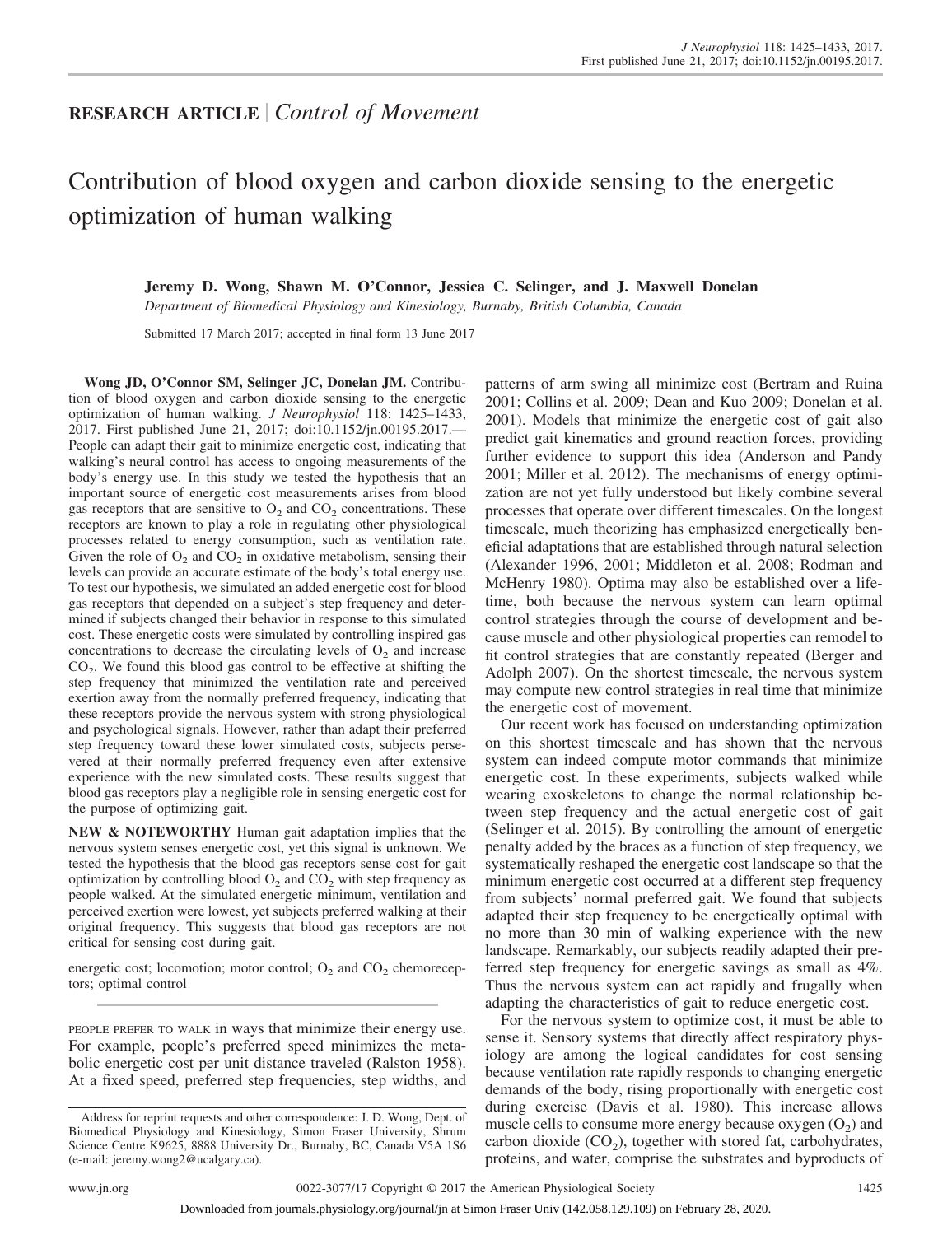cellular oxidative metabolism. One of the main sensory systems hypothesized to underlie the control of ventilation involves blood gas receptors that are sensitive to  $O_2$  and  $CO_2$ (Casaburi 2012; Whipp and Ward 1998). These receptors can be found both centrally in the medulla oblongata, located in the brain stem, and peripherally in the carotid bodies, located in the carotid artery (Heymans and Heymans 1927; Miller and Tenney 1975). One reason blood gas receptors are thought to contribute to ventilation control is that changes in their afferent feedback precede changes in ventilation;  $CO<sub>2</sub>$  and  $O<sub>2</sub>$  concentrations increase in the arteries during exercise before an increase in ventilation brings these values toward homeostatic levels (Forster et al. 1993; Whipp and Ward 1998). Similarly, elevated  $CO<sub>2</sub>$  in expired air at the beginning of exercise also happens before ventilation changes (Casaburi et al. 1977), and on surgical removal of these sensors, the ventilatory response to exercise is slower and smaller (Lugliani et al. 1971; Wasserman et al. 1975). These findings suggest that blood gas receptors contribute to ventilation control, which also makes them logical candidates for sensing energetic cost.

In the present study we test the hypothesis that the nervous system uses blood gas receptors that are sensitive to  $O_2$  and  $CO<sub>2</sub>$  to sense energetic cost and optimize our movements. To test our hypothesis, we used a custom-built gas control system to stimulate blood gas receptors as subjects walked on a treadmill. We systematically controlled circulating gas concentrations to alter the signals generated by these receptors from those produced during normal walking, while leaving essentially unchanged the actual energetic cost of walking. To shift the simulated energetic optimum to lower step frequencies, we used a "penalize-high" control function that lowered blood  $O_2$  and raised  $CO_2$  at higher step frequencies, thereby simulating an added energetic cost at higher step frequencies. To shift the simulated energetic optimum to higher step frequencies, we used a "penalize-low" control function that did the opposite. Subjects experienced these simulated energetic cost landscapes using the same protocol that was sufficient for subjects to minimize the actual energetic cost in a novel energetic landscape (Selinger et al. 2015). If subjects adapted their gait toward the new minimum in the simulated energetic cost, it would suggest that blood gas receptors are an important contributor to the sensation of energetic cost during gait optimization. Alternatively, no adaptation of gait to the simulated cost would suggest that the blood gas sensory system plays no role, or at least a small role, in the nervous system's estimate of energetic cost for optimum movement. Importantly, there are several other candidate mechanisms for sensing energetic cost (c.f. DISCUSSION). We have elected to test the role of the blood gas sensory system first because it seems reasonable that the nervous system may use measures of blood  $O_2$  and  $CO_2$  to estimate global energetic cost and because we can readily manipulate blood  $O_2$  and  $CO_2$ , allowing for experiments that rigorously test the importance of this sensory system in energy optimization.

#### **METHODS**

*Ethical approval.* Twenty subjects (age:  $20.4 \pm 3.6$  yr, mean  $\pm$  SD) participated in the study, and we randomly assigned them to one of 3 groups: 8 in *experiment 1* (2-day sessions, 1 group) and 12 in *experiment 2* (3-day sessions, 2 groups). All were healthy adults with no known history of cardiovascular, musculoskeletal, neurological, or respiratory

impairments. Written informed consent was obtained from subjects before participation. The Simon Fraser University Research Ethics Board approved all procedures.

*Gas control system.* The gas control system regulated the levels of  $O_2$  and  $CO_2$  within the blood on a breath-by-breath basis (described in detail in O'Connor et al. 2016). Briefly, subjects breathed from a 1.5-liter reservoir bag connected to compressed sources of  $O_2$ ,  $CO_2$ , and nitrogen  $(N_2)$  via electronically controlled valves. Subjects breathed from the bag through a respiratory mask that measured flow rate and sampled inspired and expired air concentrations (Vmax Encore metabolic cart; ViaSys). A custom real-time control system calculated the partial pressure of expired  $O_2$  and  $CO_2$  at the end of each breath (Simulink; The MathWorks). At a given atmospheric pressure, partial pressures are proportional to the volume concentrations of  $O_2$  (and  $CO_2$ ). The partial pressure at the end of each breath is referred to as end-tidal partial pressure, which we denote  $Per_{0}$  and  $\text{Per}_{\text{co}_2}$ .  $\text{Per}_{\text{O}_2}$  and  $\text{Per}_{\text{co}_2}$  values are a close proxy for the levels of  $\text{O}_2$  and CO<sub>2</sub> circulating within the arterial blood (Jones et al. 1979; Robbins et al. 1990). The blood that eventually reaches the blood gas receptors has approximately the same concentrations of gases as the blood that leaves the lungs because there are no major energy-consuming tissues encountered in transit (Jones et al. 1979). After each expiration, the control system calculated the difference between these measured partial pressures and target partial pressures (which depend on step frequency). It minimized these error signals using a combination of feedforward and feedback control to adjust the partial pressures of inspiratory  $O_2$ ,  $CO_2$ , and  $N_2$  contained within the reservoir bag. As described in O'Connor et al. 2016, this system accurately controls end-tidal blood gases with low latency, including effectively tracking complicated and rapid changes in end-tidal values.

We used the gas control system to simulate novel relationships between gait characteristics and energetic cost. We accomplished this by shifting the step frequency at which subjects maximized the  $O_2$  in their blood, and minimized the  $CO<sub>2</sub>$ , away from their normally preferred and energetically optimal step frequency. In principle, we could have used any aspect of gait to control blood gases. We chose to manipulate the relationship between step frequency and energetic cost because step frequency is a fundamental characteristic of gait, people have strong preferences for particular step frequencies, and these preferred frequencies are energetically optimal (Bertram and Ruina 2001; Selinger et al. 2015; Umberger and Martin 2007). Furthermore, we have previously shown that people can minimize the actual energetic cost of walking by adapting their step frequency (Selinger et al. 2015). We computed step frequency on a step-by-step basis from treadmill foot contact events (Pagliara et al. 2014).

Our goal was to simulate a cost for blood gas sensors that was large enough to be physiologically relevant. We used the known effect that blood gas receptors have on ventilation control as an estimate of the magnitude of our gas perturbation's simulated cost. At steady-state and moderate levels of exercise, ventilation rate correlates directly with metabolic rate (Davis et al. 1980; Wasserman et al. 1973). To simulate an energetic penalty in the range of 20%, we therefore controlled blood gas values such that ventilation rate increased by ~20% when subjects walked at their initial step frequency, compared with when they walked at the new simulated energetic minimum. Circulating  $CO<sub>2</sub>$  gas has a much stronger effect on ventilation than  $O<sub>2</sub>$ (Khoo et al. 1982; Rebuck et al. 1977; Severinghaus and Crawford 1978), and in pilot experiments we found that controlling  $P_{ET_{CO_2}}$ to  $+5$  mmHg of steady state achieved this magnitude of shift in ventilation. We simultaneously shifted  $Per_{0}$  in the opposite direction, because  $O_2$  is consumed when  $CO_2$  is produced in the normal physiological system. We used a respiratory exchange rate (RER) coefficient of 0.85 to dictate the ratio of  $CO<sub>2</sub>$  to  $O<sub>2</sub>$ , thereby simulating the steady-state metabolism of a typical combination of carbohydrate and fat foodstuffs (Schmidt-Nielsen 1997; Simonson and DeFronzo 1990).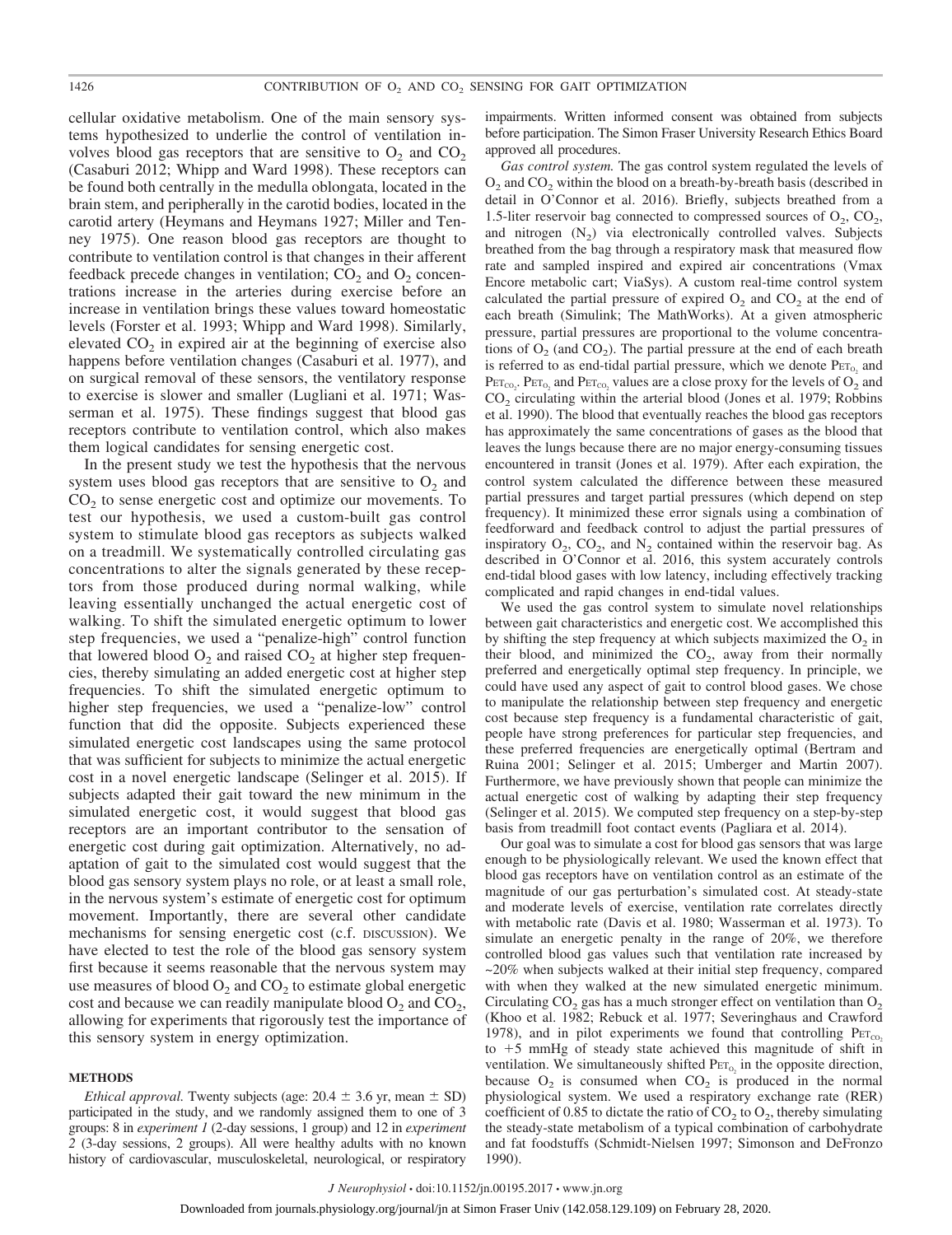Our controller adjusted blood gases as a function of step frequency in a manner that matched the normal dynamic relationship between changes in energetic cost and circulating blood gases. Whereas the energetic demands on muscle change instantaneously with changes to step frequency, the resulting changes to the circulating  $O_2$  and  $CO_2$  in the proximity of the blood gas receptors occur much more slowly (Davis et al. 1980; Selinger and Donelan 2014; Wasserman and Whipp 1983; Whipp and Davis 1979). To estimate the dynamics of these circulation and inspiration processes, we simulated blood gases dynamics using a two-compartment model of  $CO<sub>2</sub>$  and  $O<sub>2</sub>$  concentrations in the lung and body, similar to Khoo et al. (1982). This model allowed us to determine how changes in circulating  $CO<sub>2</sub>$  and  $O<sub>2</sub>$ depended on both changes in the body's metabolism and changes to inspired gases. Inspired gases had a much faster effect on circulating gases, indicating that we need to slow the dynamics between measured step frequency and inspired gases. Specifically, our simulations determined that inserting a 0.01-Hz 1st-order forward-direction low-



pass Butterworth filter between measured step frequency and desired blood gases would well approximate the dynamics between muscle metabolism and blood gas concentrations.

The resulting steady-state relationships between step frequency and end-tidal gases, which we refer to as control functions, shift the simulated energetic minimum in opposite directions. The gas control system made end-tidal gases a linear function of step frequency over the range  $\pm 5\%$  of preferred step frequency (Fig. 1, *C* and *E*). The penalize-low control function (Fig. 1, *B* and *C*) simulated energetic penalties at lower step frequencies by decreasing blood  $O<sub>2</sub>$  and increasing blood  $CO<sub>2</sub>$ , shifting the simulated energetic minimum to high step frequencies. The penalize-high control function (Fig. 1, *D* and *E*) had the opposite relationship, thereby simulating higher energetic penalties at higher step frequencies and shifting the simulated energetic minimum to low step frequencies.

*Protocol.* At the beginning of testing, subjects received 5 min of familiarization with walking on the treadmill. Next, we measured each

> Fig. 1. Gas control system design. *A*: apparatus. Subjects walked on an instrumented treadmill that detected foot contact events for computing step frequency. Expired gas values were measured at the mouth, and subjects breathed air from a reservoir bag that was filled from compressed gas source tanks. The control system compared measured partial pressures of expired gas to desired values, computed the partial pressures of gases necessary to be delivered to the breathing bag to achieve desired values, and electronically operated solenoid valves that regulated the flow of compressed gas to the reservoir bag. To simulate a shift in the energetic minimum to a step frequency that differed from a subject's preferred gait, we created a simulated energetic penalty that varied with step frequency, which we measure as the percent change from baseline preferred. *B* shows the predictions of the penalize-high control function experiments, and *D* shows those for the penalize-low control function experiments. In both, the gray line is the actual energetic cost landscape as a function of step frequency, the colored dashed line is the added cost that we simulate with the gas-control system, and the colored solid line is the sum of the actual cost and the added cost, which we refer to as the simulated energetic cost landscape. Importantly, the penalize-high control function shifts the simulated minimum energetic cost to step frequencies lower than normally preferred, whereas the penalize-low control functions shifts the new minimum to higher step frequencies. *C* shows the control of end-tidal gases for the penalizehigh control function experiments, and *E* shows that for the penalize-low control function experiments, for a single representative subject. In both, the solid lines denote the commanded end-tidal gases as a function of step frequency, and the filled circles denote actual values of  $O<sub>2</sub>$  and  $CO<sub>2</sub>$  achieved by the gas control system on a breath-by-breath basis.

*J Neurophysiol* • doi:10.1152/jn.00195.2017 • www.jn.org Downloaded from journals.physiology.org/journal/jn at Simon Fraser Univ (142.058.129.109) on February 28, 2020.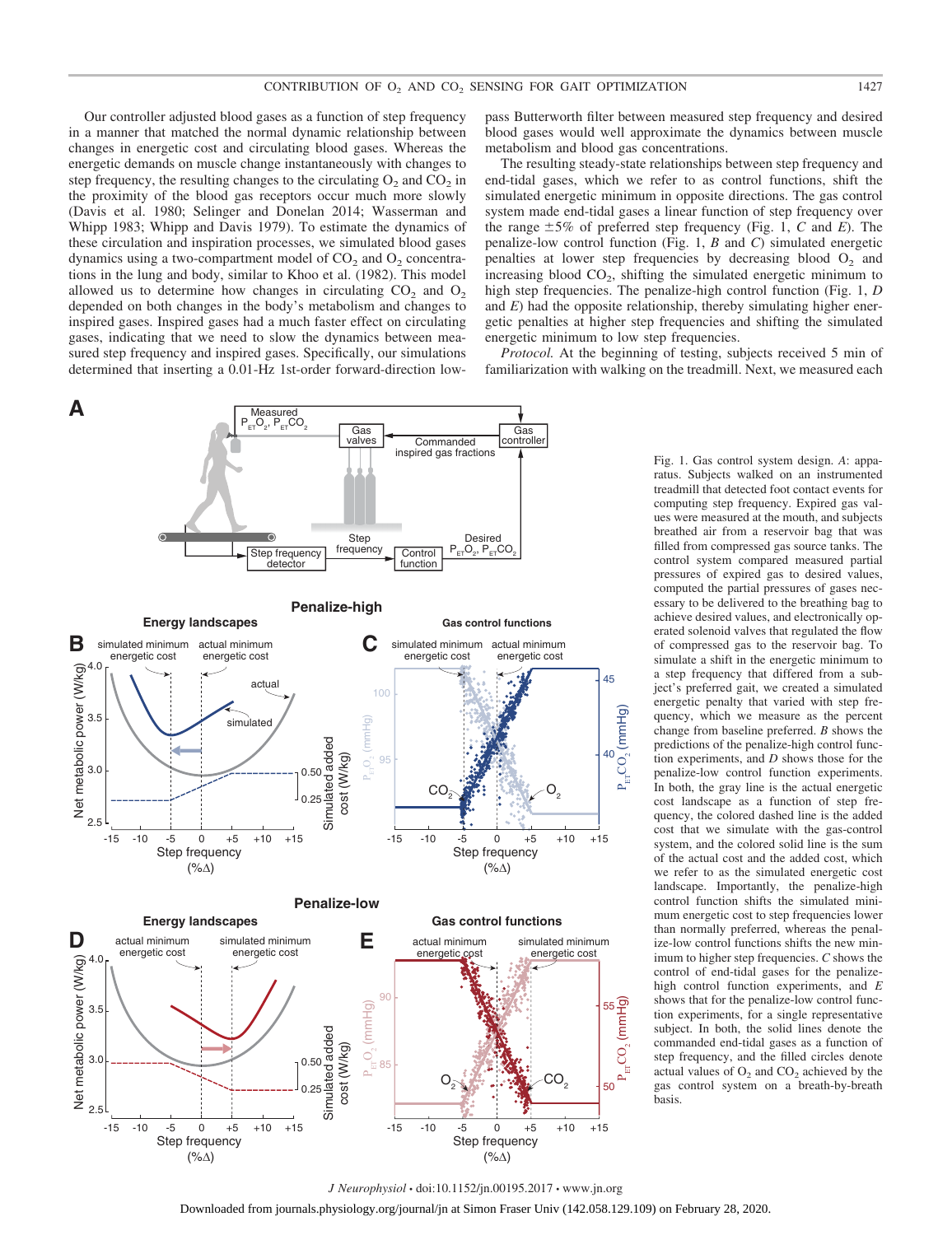subject's preferred step frequency during a 20-min initial walking period while subjects breathed room air through the gas control system. We established each subject's baseline step frequency as the average step frequency during the final 3 min of this walking period. Next, become familiarized with breathing different gas concentrations, subjects stood quietly for 5 min while we presented gas concentrations with elevated  $CO<sub>2</sub>$  and depressed levels of  $O<sub>2</sub>$ . Because there is effectively no  $CO<sub>2</sub>$  in room air, circulating  $CO<sub>2</sub>$  cannot be decreased by reducing inspired  $CO<sub>2</sub>$  levels below atmospheric values. Thus we chose to control  $CO_2$  around a nominal value of  $+2$  SD above the median baseline end-tidal  $CO<sub>2</sub>$  value.  $O<sub>2</sub>$  was controlled around the median value measured during baseline walking. After this familiarization period, subjects returned to the treadmill, and we then engaged a single control function (i.e., penalize-high or penalize-low) for the remainder of the experiment. While the control function was on, we administered a protocol that gave subjects experience with the new simulated energetic landscape and tested for gait adaptation.

The adaptation protocol (Fig. 2) was designed specifically to determine if subjects alter their step frequency to minimize simulated cost. We previously used the same protocol to measure gait adaptation in response to changes in actual energetic cost and determined that it is sufficient for subjects to shift their self-selected step frequencies to frequencies that minimize actual energetic cost (Selinger et al. 2015). In brief, the protocol presented subjects with the novel simulated energetic cost landscape and gradually increased the subject's experience with this landscape across four periods. In the first period (Initial), we sought to determine if subjects would adapt their step frequency spontaneously when they experienced the novel simulated cost landscape. Thus we engaged the control function at 5 min into a 10-min walking period. In the second period (Exploration) we gave our subjects experience with the novel energetic landscape across a wide range of step frequencies and then once again looked for gait adaptations toward the novel energetic minima. We accomplished this by instructing subjects to explore walking with high and low step frequencies (3 min). We then used a metronome to prescribe consecutive steady-state frequencies (3 min each, at  $+5$  and  $-5\%$  of preferred, in random order). The metronome then prescribed sinusoidally varying step frequencies (3 min). Subjects were then asked



Fig. 2. Adaptation protocol. Step frequency (%change from baseline preferred) is shown (*top*) as a function of time for a representative subject during the penalize-high control function. In the first period, we determined if subjects adapted their step frequency spontaneously (Initial). We then provided subjects with further experience with the control function. We gave subjects an exploration period (Exploration), followed by 2 periods of 6-min hold and release (Hold-release), and finally a period of continuous experience with the control function (Continuous). We used a metronome to prescribe step frequencies (red lines). At the end of each of these periods, we asked subjects to self-select the way they walked (absence of red lines). The 3-min window over which we averaged preferred step frequency during each self-selected bout of walking is indicated by the gray vertical bars. The end-tidal partial pressures of oxygen (PET<sub>O2</sub>; *middle*) and carbon dioxide (PET<sub>CO2</sub>; *bottom*) were measured during the protocol.

to again explore walking with high and low step frequencies (3 min). This period of experience was followed by self-selected walking (5 min). In the third period (Hold-release), we determined if long steady-state holds at new step frequencies were sufficient for subjects to make changes to preferred step frequency. We had subjects match steady-state metronome tempos for 5 min that held them at higher simulated energetic costs (penalize-high,  $+5$  penalize-low,  $-5\%$ ) and lower simulated energetic costs (penalizehigh,  $-5\%$ ; penalize-low,  $+5\%$ ), the order of which was randomized. After each steady-state metronome tempo, subjects were presented with white noise and released to self-select their step frequency for another 10 min. In the fourth period (Continuous) we gave subjects additional continuous experience with the new relationship between the simulated energetic cost and step frequency by prescribing step frequencies that changed sinusoidally over time with a period of 6 min, at an amplitude of 5% step frequency, beginning at baseline preferred and terminating at 7.5 min to release subjects at high and low frequencies. Each subject repeated the entire protocol twice, once for each of the two control functions. These took place on separate days, and we randomized the order of the control functions. We assessed adaptation by measuring each subject's preferred step frequency during each of the self-selected periods: Initial, Explore, Hold 1, Hold 2, and Final. Preferred step frequency was quantified as the mean frequency over the final 3 min.

Following the adaptation protocol, we evaluated each subject's perceived difficulty of walking at the different step frequencies. During these trials, subjects walked with the control function on while step frequencies were prescribed with the metronome at  $-5\%$ , 0%, and  $+5\%$  relative to their initial step frequency. Participants were asked to report their level of rated perceived exertion (RPE; Borg 1982) after 3 min of steady-state walking at each of these three frequencies. We performed these measurements in six of our eight subjects; our two first subjects in *experiment 1* completed the experiment before we designed and implemented our RPE protocol. Because we wanted subjects to remain blind to the purpose of the study, we performed these measurements at the end of the second day of testing to avoid inadvertently affecting how subjects would consciously perceive our perturbations during the subsequent periods of self-selected walking. As a result, we only collected RPE values for a single control function for a given subject, therefore totaling three sets of RPE responses for each control function.

We used a second experiment to test whether subjects require more experience with the simulated cost landscape to adapt toward the simulated cost minimum. This *experiment 2* protocol design was similar to that for *experiment 1*, but rather than only having a single experimental day of experience with a particular simulated cost landscape, subjects completed 3 consecutive days of ~50 min of treadmill walking exclusively under a single control function. On each day, subjects received four bouts of metronome-prescribed step frequencies, with two bouts at  $+5\%$  and two bouts at  $-5\%$  initial step frequency, each of which was followed by 5 min of self-selected walking. Subjects did not receive additional familiarization after the first day, and they did not complete the protocol where we evaluated their perceived exertion.

*Statistics.* For *experiment 1*, we used a within-subjects ANOVA to test for reliable differences in subjects' preferred step frequency during each of five self-selected walking periods presented to the subjects throughout the protocol. To compare changes in ventilation by subjects as they walked with the simulated energetic penalty, we measured ventilation during the metronome prescribed steady-state step frequencies and during the self-selected walking periods. We used a within-subjects ANOVA to test for differences in ventilation that occurred for subjects as they walked at simulated high energetic costs, simulated low energetic costs, and their preferred step frequency (averaged over the final 3 min). We used a mixed-ANOVA with two within-subjects effects (prescribed step frequency: levels  $-5$ , 0, and  $+5$ ; and control function direction: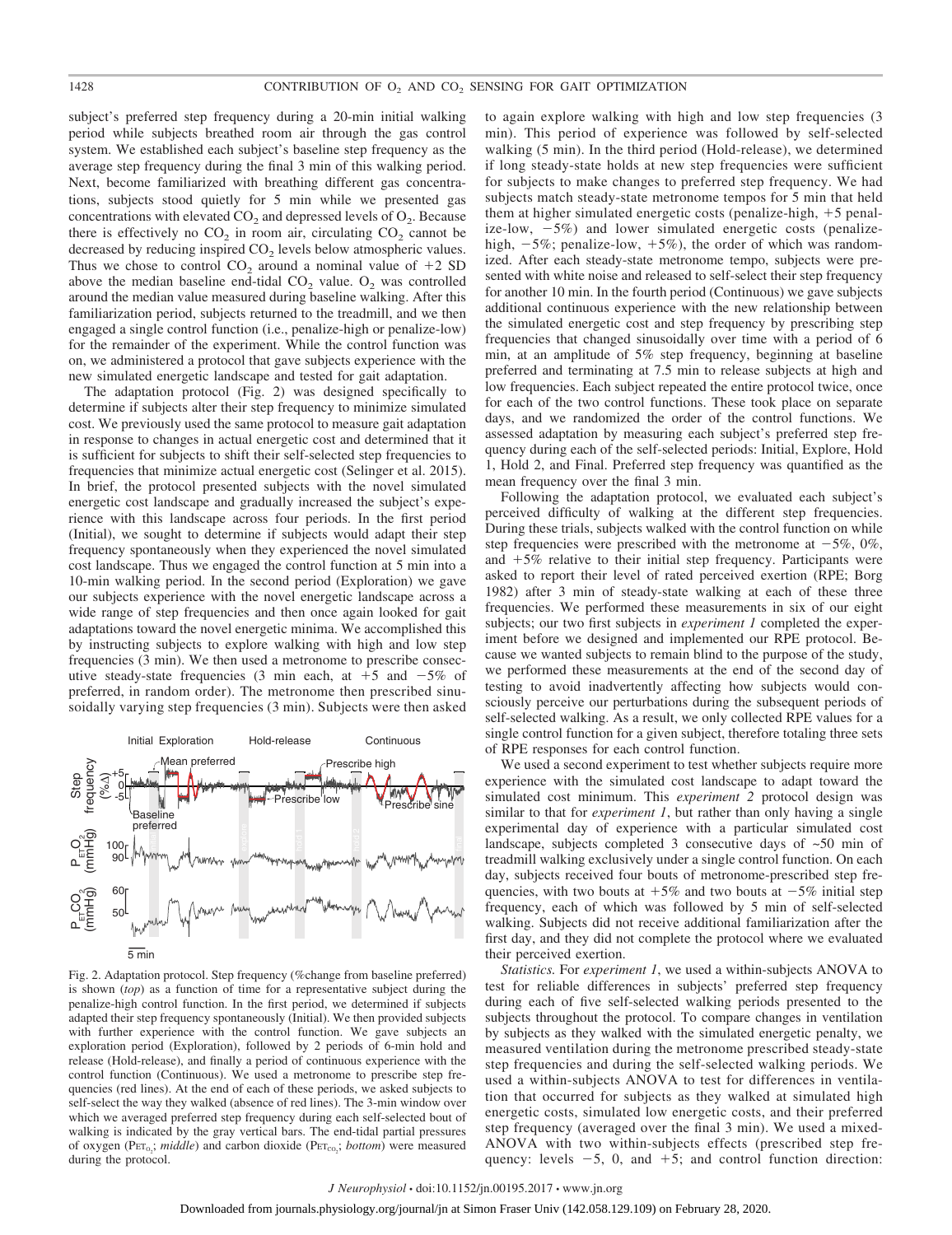levels high and low) to test for differences in the performance of the gas control system. Paired *t*-tests were used to test for differences between RPE values. Paired *t*-tests were used to test for differences in *experiment 2* subjects' preferred step frequency. A *P* value of 0.05 was considered to be significant in all cases. Bonferroni post hoc corrections were made to control for type I error in post hoc tests.

### **RESULTS**

The gas control system was effective at controlling blood gases as a function of step frequency (Fig. 1, *C* and *E*). We quantified its accuracy as the average error between the actual end-tidal partial pressure of oxygen  $(PET<sub>O<sub>2</sub></sub>)$  and carbon dioxide  $(\text{Per}_{\text{co}_2})$  values and the desired  $\text{Per}_{\text{Co}_2}$  and  $\text{Per}_{\text{co}_2}$  values during the metronome-prescribed steady-state phases of the protocol. We quantified its precision as the variability in this error, calculated as the root-mean-square error (RMS error) on a breathby-breath basis during these same periods. The average and RMS error of measured P $\text{ET}_{0_2}$  were  $-0.02 \pm 0.17$  and 1.80  $\pm$ 0.63 mmHg (means  $\pm$  SD), respectively. For  $Per_{\text{CO}_2}$ , they were  $0.02 \pm 0.13$  and  $1.12 \pm 0.35$  mmHg, respectively. As a percentage of the desired pressures, these steady-state and RMS errors were  $0.00 \pm 0.23\%$  and  $1.71 \pm 0.76\%$  for  $\text{Per}_{O_2}$ and  $0.00 \pm 0.31\%$  and  $1.89 \pm 0.94\%$  for P $E_{\text{CO}_2}$ , respectively. Controller performance did not vary with the direction of the control function condition or the level of prescribed step frequency  $(F_{2,28} < 1.5, P > 0.05$  in all cases). These results collectively indicate that our gas control system created the desired relationship between end-tidal gas and step frequency under both control functions.

Our simulated energetic cost landscapes were effective at shifting the step frequency that minimized ventilation rate away from the preferred frequency (Fig. 3*B*). During walking under the penalize-high control function, where the control function paired lower step frequencies with a simulated minimum energetic cost, ventilation rate decreased by  $20 \pm 9\%$  at low step frequencies compared with initial frequency (*P* 0.0011). The penalize-low control function produced the opposite response: ventilation rate increased at low step frequencies and decreased by  $15 \pm 13\%$  at high step frequencies ( $P =$ 0.024). Under normal conditions, changes in ventilation rate are approximately proportional to changes in energetic cost (Davis et al. 1980; Wasserman et al. 1973). We can use this 1:1 relationship to roughly calibrate the magnitude of energetic costs simulated by our gas control system. A 15–20% reduction in energetic cost at this walking speed is thus ~0.5 W/kg, or about what the average walker experiences after removing a backpack weighing 20 –25% of their body weight (Pandolf et al. 1977). People will adapt step frequency to gain reductions in actual energetic cost as small as 4% (Selinger et al. 2015), suggesting that our simulated changes to energetic cost are of sufficient magnitude to test the role of blood gas receptors in this process.

Subjects perceived that their level of exertion was higher at their initially preferred frequency than the frequency for which we simulated an energetic minimum (Fig. 3*C*). During walking under the penalize-high control function, the perceived exertion was  $8.0 \pm 1.0$  (out of 20) for low step frequencies compared with  $11.0 \pm 1.7$  for the initial preferred step frequency, with each of the 3 subjects in this group ranking preferred step frequency as more effortful. As with the ventilatory response,



Fig. 3. Ventilation rate and perceived exertion. *A*: ventilation rate as a function of time for a representative subject, showing how the gas control function created a relationship between step frequency (gray line, *top*; %change from baseline preferred) and ventilation rate (gray lines, *bottom*). Depicted are the Hold 1, Hold 2, and Continuous periods of the experiment where the protocol alternated between prescribing step frequencies for the subject using a metronome (red lines) and self-selected walking (absence of red lines). These representative data were recorded during adaptation to a penalize-high control function, which results in increases in ventilation rate with increases in step frequency. *B*: group-averaged ventilation (liters/min) at  $-5\%$ , 0%, and  $+5\%$ from baseline preferred step frequency during walking under both the penalize-high control function (blue) and the penalize-low control function (red).  $C$ : group-averaged rate of perceived exertion (RPE) measures at  $-5\%, 0\%$ , and  $+5\%$  of initial step frequency under the two control functions penalize-high (blue) and penalize-low control functions were also effective at shifting the minimum perceived effort toward the simulated minimum energetic cost.  $P \leq$ 0.05, statistically significant difference.

the penalize-low control function produced the opposite pattern: perceived exertion was lower for high step frequencies  $(8.3 \pm 1.5)$  compared with the initial step frequency  $(9.0 \pm 1.5)$ 1.0), again with all subjects in this group ranking preferred step frequency as more effortful. Our measured differences in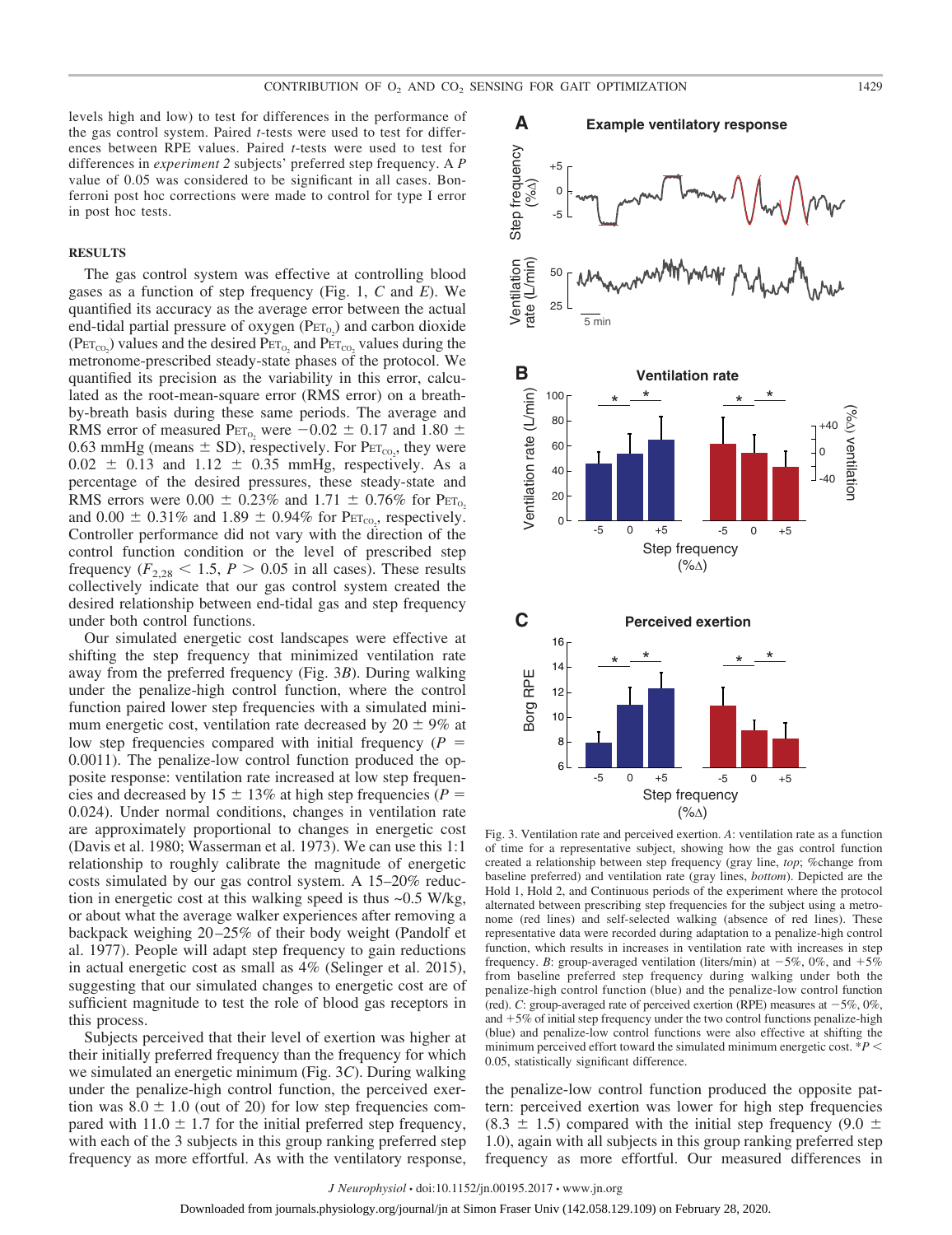perceived effort are approximately equal to those reported by subjects walking at similar speeds when carrying between 7.5% and 15% of their body weight (Robertson et al. 1982). These results suggest that our gas control system was effective at making subjects consciously feel that the step frequency that minimized their effort occurred at a step frequency that was different from what they normally prefer.

Subjects did not show any preference to walk at steady-state step frequencies that lowered the simulated energetic cost (Fig. 4*A*). In our earlier experiments, where we manipulated actual energetic cost, the largest shifts in step frequency occurred at the end of the protocol, after subjects had the greatest experience with the new cost landscape (Selinger et al. 2015). In contrast, our subjects preferred to use the same step frequency at the end of protocol, after considerable experience with the simulated cost landscapes, as they preferred when they were breathing room air. Specifically, the changes in step frequency were  $-0.5 \pm 0.8\%$  (*P* = 0.34) and  $-0.3 \pm 1.4\%$  (*P* = 0.63) under the penalize-high and penalize-low control functions, respectively. Earlier phases of the protocol also showed no evidence of step frequency adaptation (Fig. 4*A*). One reason subjects may not have adapted their gait to lower the simulated cost is that the nervous system requires more experience with the novel relationship between simulated energetic cost and gait. However, subjects who experienced second and third days



Fig. 4. Adaptation results. *A*: preferred step frequency (%change from baseline preferred) across subjects at the 5 self-selected points throughout the adaptation protocol for *experiment 1*. These subjects each experienced both penalizehigh (blue) and penalize-low (red) control functions on separate days. The colored horizontal line denotes the step frequency at which the simulated energetic cost was minimal. We observed no changes to preferred step frequency. *B*: group-averaged changes to preferred step frequency for *experiment 2* subjects, who experienced a single control function over 3 days of repeated exposure. These subjects also did not demonstrate changes to preferred step frequency.

each having 50 min of treadmill walking under a single control function also exhibited no shift in preferred step frequency to lower the simulated energetic cost (Fig.  $4B$ ;  $P > 0.05$ ).

## **DISCUSSION**

To test the role of blood gas receptors in optimizing the energetic cost of movement, we regulated inspired gases according to each subject's step frequency, successfully shifting the frequency that maximized blood  $O<sub>2</sub>$  and minimized blood  $CO<sub>2</sub>$  away from the subject's preferred value. This blood gas control was also effective at shifting the frequency that minimized ventilation rate and perceived exertion away from the preferred frequency, indicating that the targeted receptors provide the nervous system with strong physiological and psychological signals. However, our subjects did not adapt their gait toward the simulated energetic minima when given the freedom to self-select their step frequency. Instead, they persevered at their normally preferred step frequency while enduring the substantially higher ventilation rates and perceived exertion. These results strongly suggest that blood gas receptors do not play a principal role in sensing energetic cost for the purpose of optimizing movements.

Importantly, we cannot fully rule out a role for these receptors, because it is likely that the nervous system estimates energetic cost by integrating sensory signals from many sources. Our experiment does not affect actual energetic cost, resulting in a sensory conflict between the receptors that we are manipulating (blood gas chemoreceptors) and those that we are not (perhaps muscle afferents). To overcome this conflict between multiple sensors and shift the sensed energetic minimum away from the actual energetic minimum, the nervous system may require larger perturbations to blood gas sensed cost than was simulated in our protocol. However, in our other experiments, we have shown that people adapt their gait to reduce actual energetic costs by as little as 4% (Selinger et al. 2015). This is evidence that the nervous system can be sensitive to very small changes in cost when the various sensory mechanisms measuring energetic cost are simultaneously perturbed. Under normal conditions, a 4% change in cost produces a proportional 4% increase in ventilation, yet in the present study we provided relatively large changes in blood gas signals that produced a 20% change in ventilation and which elicited no effect on the nervous system's control of movement. Therefore, if there is a contribution of blood gas receptors to any real-time minimization of energetic cost, its contribution appears to be small.

As mentioned in the Introduction, there are other candidate sensory systems for sensing energetic cost. A second candidate sensory system involves group III and IV afferents from muscles. Some of these group III/IV afferent receptors respond to the byproducts of muscle metabolism at the level of the individual muscle (Amann et al. 2011; Iwamoto et al. 1985; Mitchell et al. 1983; Smith et al. 2006). When stimulated directly, these afferents produce increases in ventilation (Coote et al. 1971). When these sensors are chemically disabled, reduced ventilatory response to exercise is observed (Amann 2012; Amann et al. 2010). Another interesting possibility is that the nervous system could combine signals from proprioceptors to form a proxy estimate of energetic cost. A muscle's energy use is related to the force it generates, the mechanical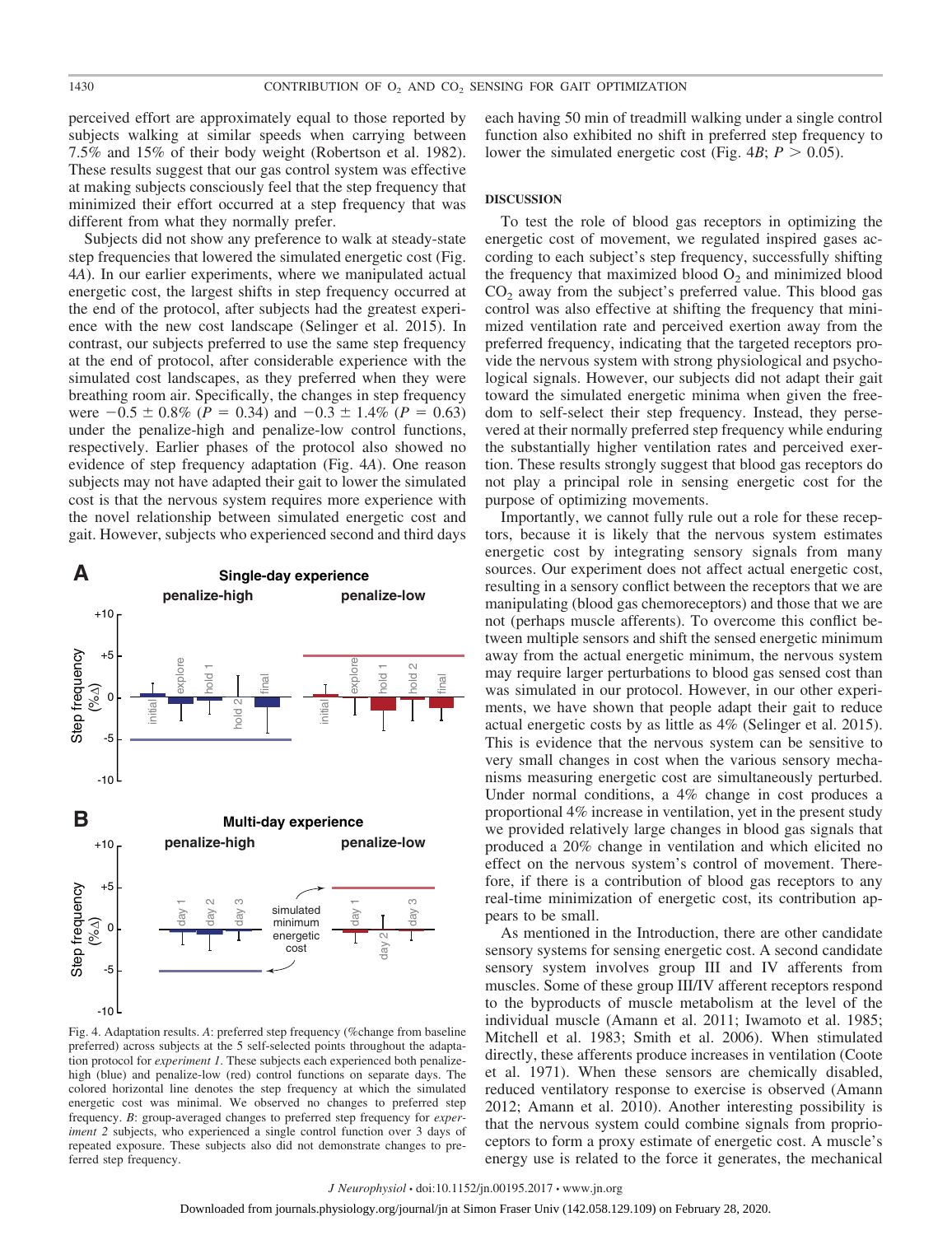work it performs, and its efficiency (Hill 1938; Wilkie 1949), all of which can be deduced from the muscle length, velocity, and force signals contained with the muscle spindle and Golgi tendon organ pathways (Prochazka 1999). Many decades of research have demonstrated that proprioceptive feedback makes important contributions to the timing and magnitude of muscle activity (Duysens and Pearson 1980; Goodwin et al. 1972; Hall and McCloskey 1983; Oscarsson and Rosen 1963; Pearson 1995). The role of proprioception in energy optimization is unclear, but research is ongoing (Dean 2013; Hubbuch et al. 2015). In principle, any or all of these systems could contribute to sensing energetic cost. It is also possible that the nervous system dynamically changes its use of energetic cost signals, increasing or decreasing its reliance of particular sensory signals depending on the task. We chose to first focus our work on a candidate sensory system that seemed likely to contribute to sensing cost while also being experimentally tractable.

Although we have attempted to design and implement experiments that provide a strong test of our hypothesis, the experiments are not without limitations. One particular challenge that exists when performing closed-loop control of a sensory system is to make a compelling simulated environment. This is because the nervous system may ignore sensory perturbations that it classifies as nonphysiological, perhaps because the timing, magnitude, or covariation with other sensory signals is outside the normal range. Research on virtual reality systems that generate artificial visual scenes emphasizes the difficulty in creating true presence, defined as a person's subjective sense of being within the scene being visually simulated (Barfield 1995). In our case, simulated costs may have failed to produce believable illusions, and instead are treated as sensory failure by the nervous system, or as generated by an environmental source entirely beyond the nervous system's control. Although we cannot rule out this possibility entirely, our simulated costs were effective at manipulating both ventilation rates and perceived effort, "fooling" the nervous system in at least these two respects. Another possible reason for a false-negative result is that the simulated relationship between behavior and cost could not overcome the relationship between behavior and cost that the nervous system has learned from decades of walking (Pagliara et al. 2014; Snaterse et al. 2011; Snyder et al. 2012). Indeed, our earlier exoskeleton study showed that this predictive process is both strong and present when adapting to gait perturbations (Selinger et al. 2015). Those subjects, however, learned to reprogram their prediction to the new optimal gait following experience with the new actual cost landscape, whereas our present subjects did not, even after our subjects had much greater experience over the course of multiple experimental sessions. Because subjects optimized their gait in our previous study after less than one-fifth of the time of adaptation in this study, it seems unlikely that the amount of time we used for adaptation limits our conclusions about the role of blood gas sensors for gait optimization. A third possibility is that this sensory system does play a major role in optimizing energetic cost, but only after specific sensory cues categorize the distinct context that initiates the nervous system to adapt gait. For example, proprioceptive cues associated with wearing the exoskeleton in our earlier study may have provided sufficient cues to initiate optimization, whereas similar physical cues were absent in our current project. It would be interesting to follow up on this possibility by testing whether blood gas control could accentuate or interfere with ongoing gait adaptation to actual energetic cost changes due to exoskeleton resistance (Selinger et al. 2015), different treadmill belt speeds (Finley et al. 2013), or other similar motor learning paradigms.

The present results suggest that the nervous system uses sensory signals other than blood gas receptors for optimizing energetic cost. Group III and IV afferents and proprioceptive signals from spindles and Golgi tendon organs are other possible candidates. Rather than signaling a global measure of ongoing energetic cost, these receptors reflect local costs at the level of individual muscles, and perhaps even individual motor units. Use of these local signals presents the nervous system with a computational challenge: it must appropriately weight and sum these signals to accurately estimate the body's total energetic cost. However, local signals also have a major advantage over global cost measures: the nervous system can readily attribute changes in global energetic cost to the energetic demands of individual muscles or motor units, overcoming the credit assignment problem (Berniker and Kording 2008; Sutton 1984). The nervous system is not always concerned with only minimizing energetic cost. In such cases the afferent signals from group III/IV may inform the nervous system about other important states of the body, such as individual muscle fatigue or sense of effort (Hreljac 1993; Prilutsky and Gregor 2001). For all motor tasks, credit assignment is necessary to appropriately adjust muscle coordination to optimize for any cost function. Use of delayed and global signals produced by blood gas receptors may well be possible, but it is potentially easier to use rapid and local signals.

#### **ACKNOWLEDGMENTS**

We thank Andy Ruina, Art Kuo, and Dinant Kistemaker for helpful discussions.

#### **GRANTS**

This work was supported by U.S. Army Research Office Grant W911NF-13-1-0268 (to J. M. Donelan), a Michael Smith Foundation for Health Research Fellowship (to J. D. Wong), and a Vanier Canadian Graduate Scholarship (to J. C. Selinger).

#### **DISCLOSURES**

No conflicts of interest, financial or otherwise, are declared by the authors.

#### **AUTHOR CONTRIBUTIONS**

J.D.W., S.M.O., and J.M.D. conceived and designed research; J.D.W. performed experiments; J.D.W., S.M.O., J.C.S., and J.M.D. analyzed data; J.D.W., S.M.O., J.C.S., and J.M.D. interpreted results of experiments; J.D.W. prepared figures; J.D.W. drafted manuscript; J.D.W., S.M.O., J.C.S., and J.M.D. edited and revised manuscript; J.D.W., J.C.S., and J.M.D. approved final version of manuscript.

#### **REFERENCES**

- **Alexander RM.** *Optima for Animals*. Princeton, NJ: Princeton University Press, 1996.
- **Alexander RM.** Design by numbers. *Nature* 412: 591, 2001. doi[:10.1038/](https://doi.org/10.1038/35088155) [35088155.](https://doi.org/10.1038/35088155)
- **Amann M.** Significance of group III and IV muscle afferents for the endurance exercising human. *Clin Exp Pharmacol Physiol* 39: 831-835, 2012. doi[:10.](https://doi.org/10.1111/j.1440-1681.2012.05681.x) [1111/j.1440-1681.2012.05681.x.](https://doi.org/10.1111/j.1440-1681.2012.05681.x)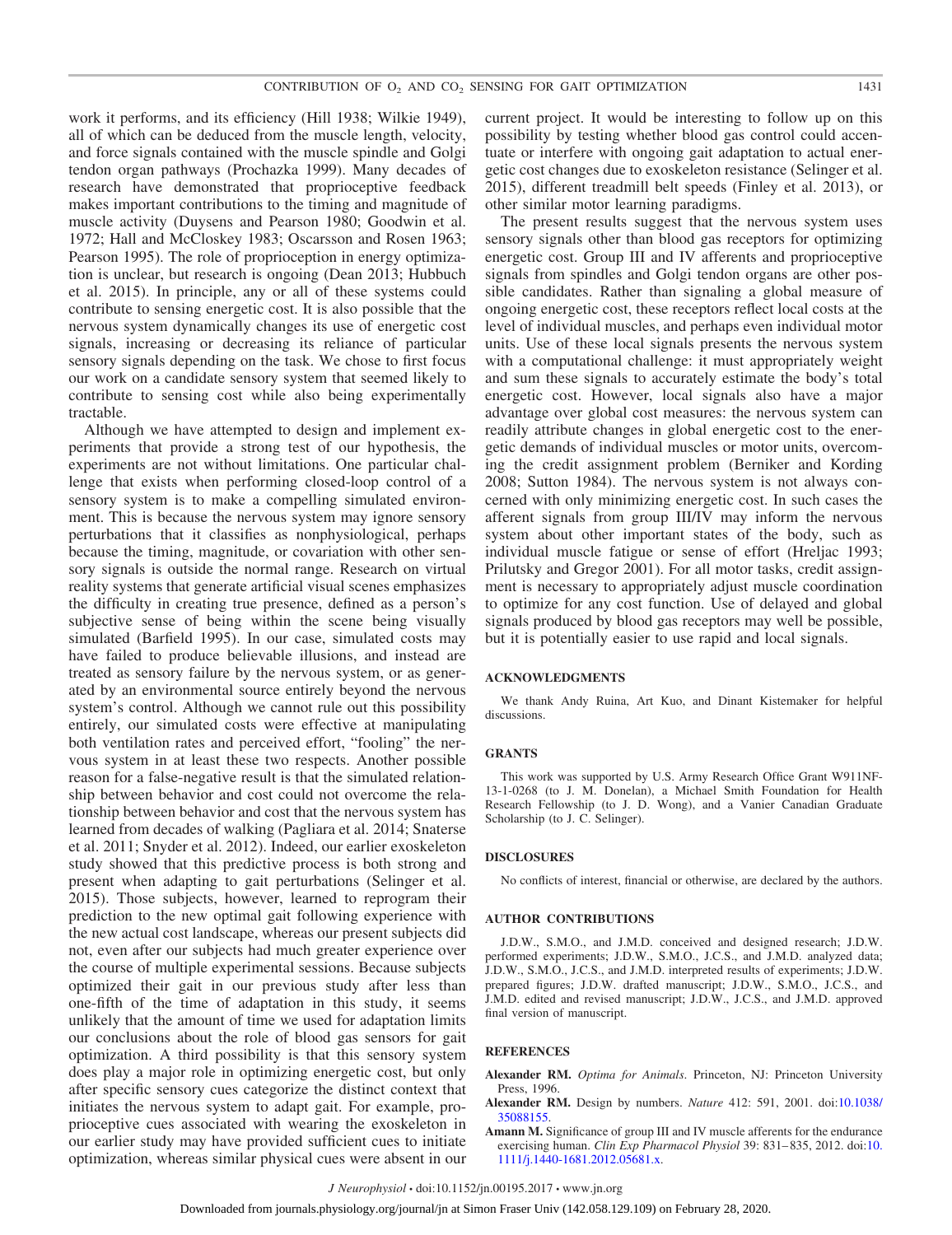- **Amann M, Blain GM, Proctor LT, Sebranek JJ, Pegelow DF, Dempsey JA.** Group III and IV muscle afferents contribute to ventilatory and cardiovascular response to rhythmic exercise in humans. *J Appl Physiol (1985)* 109: 966 –976, 2010. doi[:10.1152/japplphysiol.00462.2010.](https://doi.org/10.1152/japplphysiol.00462.2010)
- **Amann M, Blain GM, Proctor LT, Sebranek JJ, Pegelow DF, Dempsey JA.** Implications of group III and IV muscle afferents for high-intensity endurance exercise performance in humans. *J Physiol* 589: 5299 –5309, 2011. doi[:10.1113/jphysiol.2011.213769.](https://doi.org/10.1113/jphysiol.2011.213769)
- **Anderson FC, Pandy MG.** Dynamic optimization of human walking. *J Biomech Eng* 123: 381–390, 2001. doi[:10.1115/1.1392310.](https://doi.org/10.1115/1.1392310)
- **Barfield W.** Presence and performance within virtual environments. In: *Virtual Environments and Advanced Interface Design*, edited by Barfield W and Furness TA. New York: Oxford University Press, 1995, p. 473–513.
- **Berger SE, Adolph KE.** Learning and development in infant locomotion. *Prog Brain Res* 164: 237–255, 2007. doi[:10.1016/S0079-6123\(07\)64013-8.](https://doi.org/10.1016/S0079-6123(07)64013-8)
- **Berniker M, Kording K.** Estimating the sources of motor errors for adaptation and generalization. *Nat Neurosci* 11: 1454 –1461, 2008. doi[:10.1038/](https://doi.org/10.1038/nn.2229) [nn.2229.](https://doi.org/10.1038/nn.2229)
- **Bertram JE, Ruina A.** Multiple walking speed-frequency relations are predicted by constrained optimization. *J Theor Biol* 209: 445-453, 2001. doi[:10.1006/jtbi.2001.2279.](https://doi.org/10.1006/jtbi.2001.2279)
- **Borg GA.** Psychophysical bases of perceived exertion. *Med Sci Sports Exerc* 14: 377–381, 1982. doi[:10.1249/00005768-198205000-00012.](https://doi.org/10.1249/00005768-198205000-00012)
- **Casaburi R.** The mechanism of the exercise hyperpnea: the ultrasecret revisited. *Am J Respir Crit Care Med* 186: 578 –579, 2012. doi[:10.1164/](https://doi.org/10.1164/rccm.201207-1278ED) [rccm.201207-1278ED.](https://doi.org/10.1164/rccm.201207-1278ED)
- **Casaburi R, Whipp BJ, Wasserman K, Beaver WL, Koyal SN.** Ventilatory and gas exchange dynamics in response to sinusoidal work. *J Appl Physiol Respir Environ Exerc Physiol* 42: 300 –301, 1977.
- **Collins SH, Adamczyk PG, Kuo AD.** Dynamic arm swinging in human walking. *Proc Biol Sci* 276: 3679 –3688, 2009. doi[:10.1098/rspb.2009.0664.](https://doi.org/10.1098/rspb.2009.0664)
- **Coote JH, Hilton SM, Perez-Gonzalez JF.** The reflex nature of the pressor response to muscular exercise. *J Physiol* 215: 789 – 804, 1971. doi[:10.1113/](https://doi.org/10.1113/jphysiol.1971.sp009498) [jphysiol.1971.sp009498.](https://doi.org/10.1113/jphysiol.1971.sp009498)
- **Davis JA, Whipp BJ, Wasserman K.** The relation of ventilation to metabolic rate during moderate exercise in man. *Eur J Appl Physiol Occup Physiol* 44: 97–108, 1980. doi[:10.1007/BF00421087.](https://doi.org/10.1007/BF00421087)
- **Dean JC.** Proprioceptive feedback and preferred patterns of human movement. *Exerc Sport Sci Rev* 41: 36 – 43, 2013. doi[:10.1097/JES.0b013e3182724bb0.](https://doi.org/10.1097/JES.0b013e3182724bb0)
- **Dean JC, Kuo AD.** Elastic coupling of limb joints enables faster bipedal walking. *J R Soc Interface* 6: 561–573, 2009. doi[:10.1098/rsif.2008.0415.](https://doi.org/10.1098/rsif.2008.0415)
- **Donelan JM, Kram R, Kuo AD.** Mechanical and metabolic determinants of the preferred step width in human walking. *Proc Biol Sci* 268: 1985–1992, 2001. doi[:10.1098/rspb.2001.1761.](https://doi.org/10.1098/rspb.2001.1761)
- **Duysens J, Pearson KG.** Inhibition of flexor burst generation by loading ankle extensor muscles in walking cats. *Brain Res* 187: 321–332, 1980. doi[:10.](https://doi.org/10.1016/0006-8993(80)90206-1) [1016/0006-8993\(80\)90206-1.](https://doi.org/10.1016/0006-8993(80)90206-1)
- **Finley JM, Bastian AJ, Gottschall JS.** Learning to be economical: the energy cost of walking tracks motor adaptation. *J Physiol* 591: 1081–1095, 2013. doi[:10.1113/jphysiol.2012.245506.](https://doi.org/10.1113/jphysiol.2012.245506)
- **Forster HV, Dunning MB, Lowry TF, Erickson BK, Forster MA, Pan LG, Brice AG, Effros RM.** Effect of asthma and ventilatory loading on arterial PCO2 of humans during submaximal exercise. *J Appl Physiol (1985)* 75: 1385–1394, 1993.
- **Goodwin GM, McCloskey DI, Matthews PB.** Proprioceptive illusions induced by muscle vibration: contribution by muscle spindles to perception? *Science* 175: 1382–1384, 1972. doi[:10.1126/science.175.4028.1382.](https://doi.org/10.1126/science.175.4028.1382)
- **Hall LA, McCloskey DI.** Detections of movements imposed on finger, elbow and shoulder joints. *J Physiol* 335: 519 –533, 1983. doi[:10.1113/jphysiol.](https://doi.org/10.1113/jphysiol.1983.sp014548) [1983.sp014548.](https://doi.org/10.1113/jphysiol.1983.sp014548)
- **Heymans JF, Heymans CJ.** Sur les modifications directes et sur la régulation réflexe de l'activité du centre respiratoire de la tête isolé du chien. *Arch Int Pharmacodyn* 33: 273–370, 1927.
- **Hill AV.** The heat of shortening and the dynamic constants of muscle. *Proc R Soc Lond B Biol Sci* 126: 136 –195, 1938. doi[:10.1098/rspb.1938.0050.](https://doi.org/10.1098/rspb.1938.0050)
- **Hreljac A.** Preferred and energetically optimal gait transition speeds in human locomotion. *Med Sci Sports Exerc* 25: 1158 –1162, 1993. doi[:10.1249/](https://doi.org/10.1249/00005768-199310000-00012) [00005768-199310000-00012.](https://doi.org/10.1249/00005768-199310000-00012)
- **Hubbuch JE, Bennett BW, Dean JC.** Proprioceptive feedback contributes to the adaptation toward an economical gait pattern. *J Biomech* 48: 2925–2931, 2015. doi[:10.1016/j.jbiomech.2015.04.024.](https://doi.org/10.1016/j.jbiomech.2015.04.024)
- **Iwamoto GA, Waldrop TG, Kaufman MP, Botterman BR, Rybicki KJ, Mitchell JH.** Pressor reflex evoked by muscular contraction: contributions by neuraxis levels. *J Appl Physiol (1985)* 59: 459 – 467, 1985.
- **Jones NL, Robertson DG, Kane JW.** Difference between end-tidal and arterial Pco<sub>2</sub> in exercise. *J Appl Physiol Respir Environ Exerc Physiol* 47: 954 –960, 1979.
- **Khoo MC, Kronauer RE, Strohl KP, Slutsky AS.** Factors inducing periodic breathing in humans: a general model. *J Appl Physiol Respir Environ Exerc Physiol* 53: 644 – 659, 1982.
- **Lugliani R, Whipp BJ, Seard C, Wasserman K.** Effect of bilateral carotidbody resection on ventilatory control at rest and during exercise in man. *N Engl J Med* 285: 1105–1111, 1971. doi[:10.1056/NEJM197111112852002.](https://doi.org/10.1056/NEJM197111112852002)
- **Middleton KM, Kelly SA, Garland T Jr.** Selective breeding as a tool to probe skeletal response to high voluntary locomotor activity in mice. *Integr Comp Biol* 48: 394 – 410, 2008. doi[:10.1093/icb/icn057.](https://doi.org/10.1093/icb/icn057)
- **Miller MJ, Tenney SM.** Hypoxia-induced tachypnea in carotid-deafferented cats. *Respir Physiol* 23: 31–39, 1975.
- **Miller RH, Umberger BR, Hamill J, Caldwell GE.** Evaluation of the minimum energy hypothesis and other potential optimality criteria for human running. *Proc Biol Sci* 279: 1498 –1505, 2012. doi[:10.1098/rspb.2011.2015.](https://doi.org/10.1098/rspb.2011.2015)
- **Mitchell JH, Kaufman MP, Iwamoto GA.** The exercise pressor reflex: its cardiovascular effects, afferent mechanisms, and central pathways. *Annu Rev Physiol* 45: 229 –242, 1983. doi[:10.1146/annurev.ph.45.030183.001305.](https://doi.org/10.1146/annurev.ph.45.030183.001305)
- **O'Connor SM, Wong JD, Donelan JM.** A generalized method for controlling end-tidal respiratory gases during nonsteady physiological conditions. *J Appl Physiol (1985)* 121: 1363–1378, 2016. doi[:10.1152/](https://doi.org/10.1152/japplphysiol.00274.2016) [japplphysiol.00274.2016.](https://doi.org/10.1152/japplphysiol.00274.2016)
- **Oscarsson O, Rosen I.** Projection to cerebral cortex of large muscle-spindle afferents in forelimb nerves of the cat. *J Physiol* 169: 924 –945, 1963. doi[:10.1113/jphysiol.1963.sp007305.](https://doi.org/10.1113/jphysiol.1963.sp007305)
- **Pagliara R, Snaterse M, Donelan JM.** Fast and slow processes underlie the selection of both step frequency and walking speed. *J Exp Biol* 217: 2939 –2946, 2014. doi[:10.1242/jeb.105270.](https://doi.org/10.1242/jeb.105270)
- **Pandolf KB, Givoni B, Goldman RF.** Predicting energy expenditure with loads while standing or walking very slowly. *J Appl Physiol Respir Environ Exerc Physiol* 43: 577–581, 1977.
- **Pearson KG.** Proprioceptive regulation of locomotion. *Curr Opin Neurobiol* 5: 786 –791, 1995. doi[:10.1016/0959-4388\(95\)80107-3.](https://doi.org/10.1016/0959-4388(95)80107-3)
- **Prilutsky BI, Gregor RJ.** Swing- and support-related muscle actions differentially trigger human walk-run and run-walk transitions. *J Exp Biol* 204: 2277–2287, 2001.
- **Prochazka A.** Quantifying proprioception. *Prog Brain Res* 123: 133–142, 1999. doi[:10.1016/S0079-6123\(08\)62850-2.](https://doi.org/10.1016/S0079-6123(08)62850-2)
- **Ralston HJ.** Energy-speed relation and optimal speed during level walking. *Int Z Angew Physiol* 17: 277–283, 1958.
- **Rebuck AS, Slutsky AS, Mahutte CK.** A mathematical expression to describe the ventilatory response to hypoxia and hypercapnia. *Respir Physiol* 31: 107–116, 1977. doi[:10.1016/0034-5687\(77\)90069-X.](https://doi.org/10.1016/0034-5687(77)90069-X)
- **Robbins PA, Conway J, Cunningham DA, Khamnei S, Paterson DJ.** A comparison of indirect methods for continuous estimation of arterial Pco<sub>2</sub> in men. *J Appl Physiol (1985)* 68: 1727–1731, 1990.
- **Robertson RJ, Caspersen CJ, Allison TG, Skrinar GS, Abbott RA, Metz KF.** Differentiated perceptions of exertion and energy cost of young women while carrying loads. *Eur J Appl Physiol Occup Physiol* 49: 69 –78, 1982. doi[:10.1007/BF00428965.](https://doi.org/10.1007/BF00428965)
- **Rodman PS, McHenry HM.** Bioenergetics and the origin of hominid bipedalism. *Am J Phys Anthropol* 52: 103–106, 1980. doi[:10.1002/ajpa.1330520113.](https://doi.org/10.1002/ajpa.1330520113)
- **Schmidt-Nielsen K.** *Animal Physiology: Adaptation and Environment*. Cambridge: Cambridge University Press, 1997.
- Selinger JC, Donelan JM. Estimating instantaneous energetic cost during non-steady-state gait. *J Appl Physiol (1985)* 117: 1406 –1415, 2014. doi[:10.](https://doi.org/10.1152/japplphysiol.00445.2014) [1152/japplphysiol.00445.2014.](https://doi.org/10.1152/japplphysiol.00445.2014)
- **Selinger JC, O'Connor SM, Wong JD, Donelan JM.** Humans can continuously optimize energetic cost during walking. *Curr Biol* 25: 2452–2456, 2015. doi[:10.1016/j.cub.2015.08.016.](https://doi.org/10.1016/j.cub.2015.08.016)
- **Severinghaus JW, Crawford RD.** Regulation of respiration. *Acta Anaesthesiol Scand Suppl* 70: 188 –191, 1978.
- **Simonson DC, DeFronzo RA.** Indirect calorimetry: methodological and interpretative problems. *Am J Physiol* 258: E399 –E412, 1990.
- **Smith SA, Mitchell JH, Garry MG.** The mammalian exercise pressor reflex in health and disease. *Exp Physiol* 91: 89 –102, 2006. doi[:10.1113/](https://doi.org/10.1113/expphysiol.2005.032367) [expphysiol.2005.032367.](https://doi.org/10.1113/expphysiol.2005.032367)
- **Snaterse M, Ton R, Kuo AD, Donelan JM.** Distinct fast and slow processes contribute to the selection of preferred step frequency during human walking. *J Appl Physiol (1985)* 110: 1682–1690, 2011. doi[:10.1152/japplphysiol.](https://doi.org/10.1152/japplphysiol.00536.2010) [00536.2010.](https://doi.org/10.1152/japplphysiol.00536.2010)